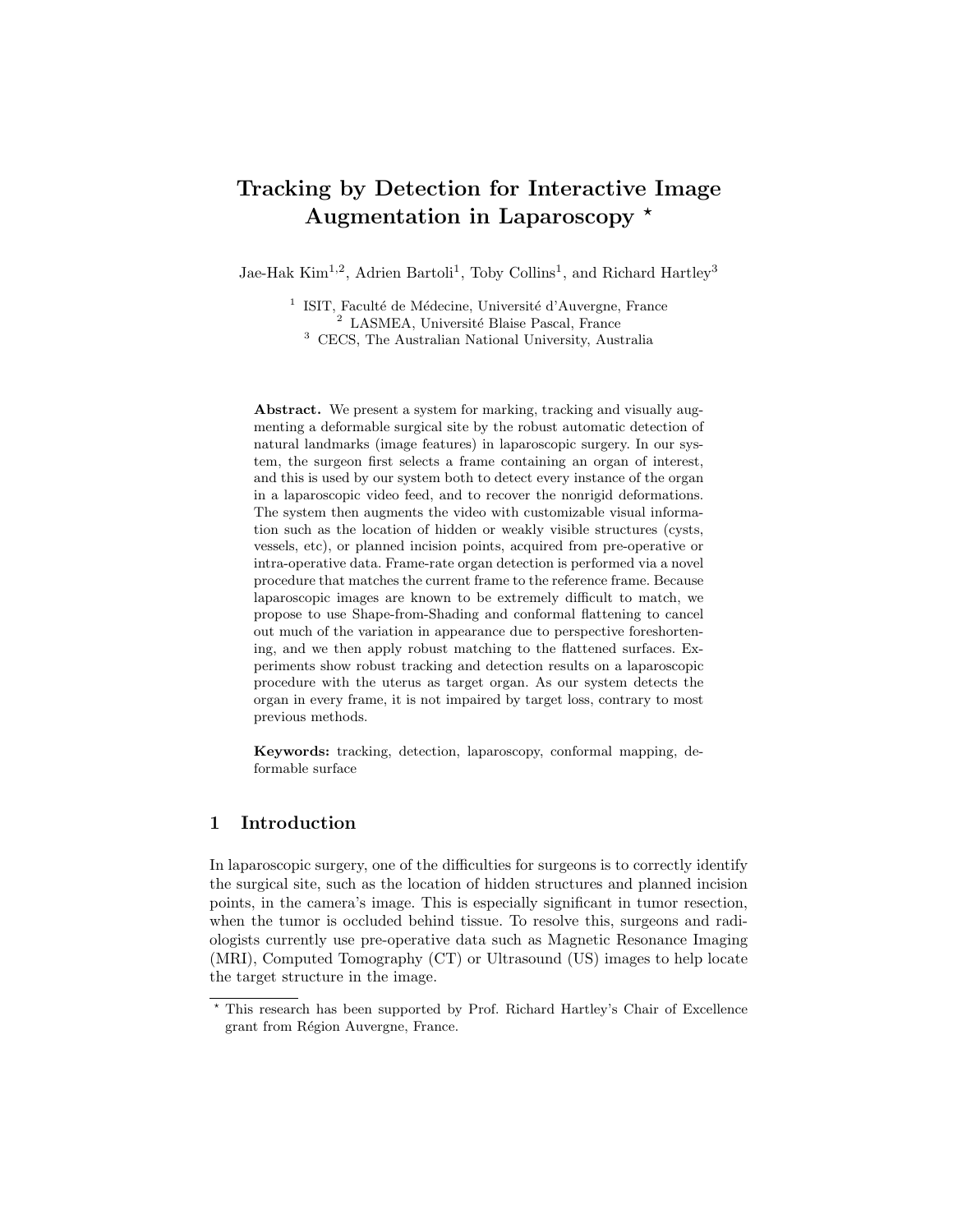It is estimated that there are 1,300 to 2,700 wrong-site surgeries annually in the United States [\[12\]](#page-9-0). Similar problems may arise in laparoscopy because it can be difficult for the surgeons to find the target site correctly, mainly due to disorientation and the difficulty of mentally matching the laparoscopic view with the pre-operative images. Solving the medical imaging problem of automatically overlaying laparoscopic images with surgical target locations is an open, yet highly important research goal. Not only would the solution benefit surgeons, but also patients in reducing the likelihood of surgical errors and complications.

We present a new system to mark and track the surgical site in laparoscopic images. The surgical site is first marked by the surgeon in the 2D input images and in the reconstructed 3D surface video at an early stage of the laparoscopy. Then, our system automatically detects the location of the surgical site during surgery, and overlays the laparoscopic frames and reconstructed 3D surface video with visual information. Detecting the location of the surgical site requires robust feature matching and registration methods on nonrigid deformable surfaces. For this feature matching and tracking, a new approach using Shape-from-Shading (SfS) and conformal mapping is proposed and two robust methods are introduced for mapping a polygon boundary of the uterus in the reference image into the other frames by estimating a similarity transformation. Also, augmentation of the laparoscopic video using affine Moving Least Squares (affine-MLS) is proposed. We carried out experiments on in-vivo laparoscopic images captured by a Karl Storz laparoscopy system. Our method shows robust feature matching, tracking and augmentation results in laparoscopy.

Steps of Our Proposed System. Our proposed system takes steps such as marking and tracking surgical sites, then augmenting the surgical target. First, surgeons and radiologists examine pre-operative data such as MRI, CT and US images and determine the surgical site. However, the surgical site is only known in this pre-operative data in this stage. When a laparoscope is placed into a patient's body, surgeons and radiologists can see the surgical target and identify the exact location of the surgical site by referring to the pre-operative data. This identified location needs to be maintained during the surgery and it is our primary outcome to detect it at runtime. To locate and track the identified location of the target surgical site, a surgeon pauses a streaming video from the laparoscopy system, and draws a polygon around the surgical target, for instance, an ellipse surrounding a uterus. The 3D surface of the surgical target reconstructed by our system is then viewed by the surgeon in order to locate the surgical site in 3D. Next, the surgeon marks the surgical site on the 3D surface, for instance, a 3D arrow, which is stored in our system for tracking in the following frames. At this stage, anatomical landmarks can be used to register the pre-operative data to the reference laparoscopic image. This process of pausing and editing for augmentation in a laparoscopic image can be repeated by the surgeon as many times as needed during the surgical procedure. From this minor interaction by surgeons in the first image, our system computes the positions of the surgical target in the rest of the images and displays the surgical sites along with visual information such as boundaries of organs and 3D arrows in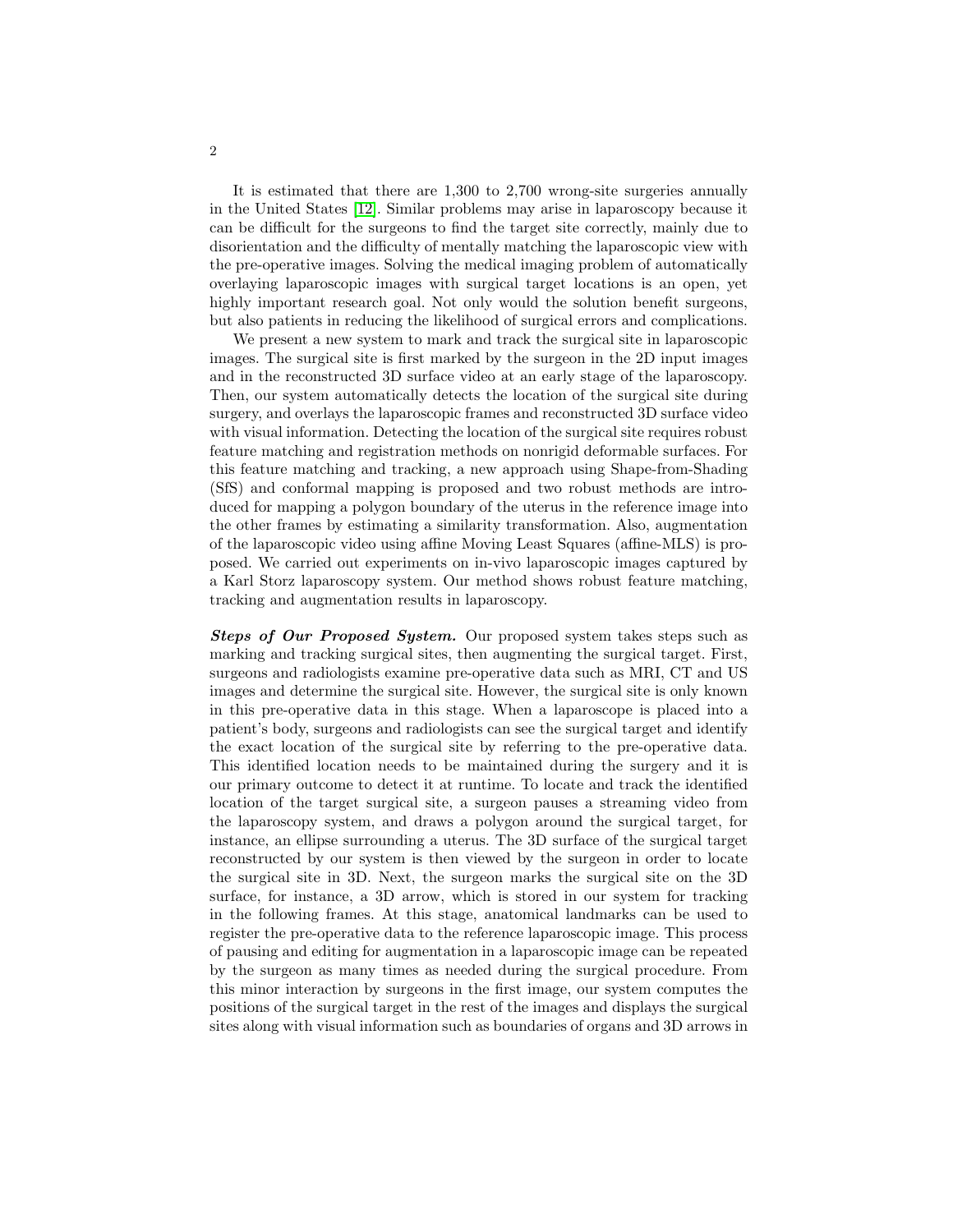the 2D image or 3D view. As the system remembers the location of the surgical sites and allows surgeons to find them quickly, surgeons are now free to view monitor and check a patient's database then easily continue the surgery without referring to, or re-examining the pre-operative data to repeatedly identify the surgical site.

Surgical Site Tracking in Laparoscopic Images. Feature matching is a necessary first step, however, it is not straightforward as the target organ is often deformable and many state-of-the-art feature-matching algorithms [\[8\]](#page-9-1) in computer vision are designed only for rigid objects. Our motivation comes from the assumption that it is possible to map a reconstructed 3D shape into another representation in a space which can be easier for feature matching. For mapping to another space, a conformal mapping is applied to the known 3D shape. Conformal mapping is a popular method in computer graphics [\[6\]](#page-9-2) as it can be used to assign a texture onto a surface. This conformal mapping flattens out the 3D shape onto a plane while preserving angles locally. This is a nice property, as given two conformally mapped flattened surfaces they should be related by a local similarity transformation. In other words, two neighbouring points on a flattened mesh can be transformed to two corresponding points on another flattened mesh by a scale, rotation and translation. (Note that the similarity transformation is valid only locally but not globally.) Therefore, feature matching is done on the flattened images instead of the original input images, and we used Pizarro and Bartoli's feature matching algorithm [\[10\]](#page-9-3) to incorporate the local similarity, which is based on the SIFT [\[7\]](#page-9-4) descriptor.

Once a set of matching points and the initial position of the organ are given, tracking becomes a problem of finding the approximation by a global similarity transformation. We assume that a set of local similarity transformations can be approximated by a global similarity transformation, which means the deformation on the surface changes only a small part of the shape of the surface. Also, the positions of the surgical targets tracked and overlaid on the original image are obtained by using affine Moving Least Squares [\[11\]](#page-9-5).

### 2 Related work

Mountney et al. [\[8\]](#page-9-1) evaluated various feature descriptors on Minimally Invasive Surgery (MIS) images and showed many feature descriptors do not work well. Although they provide an approach to selecting the best method among their evaluated algorithms and a Bayesian fusion method to increase accuracy and performance, it is preferable to have a single algorithm to find matches instead of running various feature descriptors since computing various feature descriptors for Bayesian fusion consumes most of the computation time for a practical MIS application. Su et al. [\[14\]](#page-9-6) used augmented reality for stereo-laparoscopic images, however, this is limited to a rigid surface and stereo camera based laparoscopy is required to recover the 3D structure of the surface. Schaefer et al. [\[11\]](#page-9-5) introduced affine-MLS for image deformation. They showed that a proper deformation can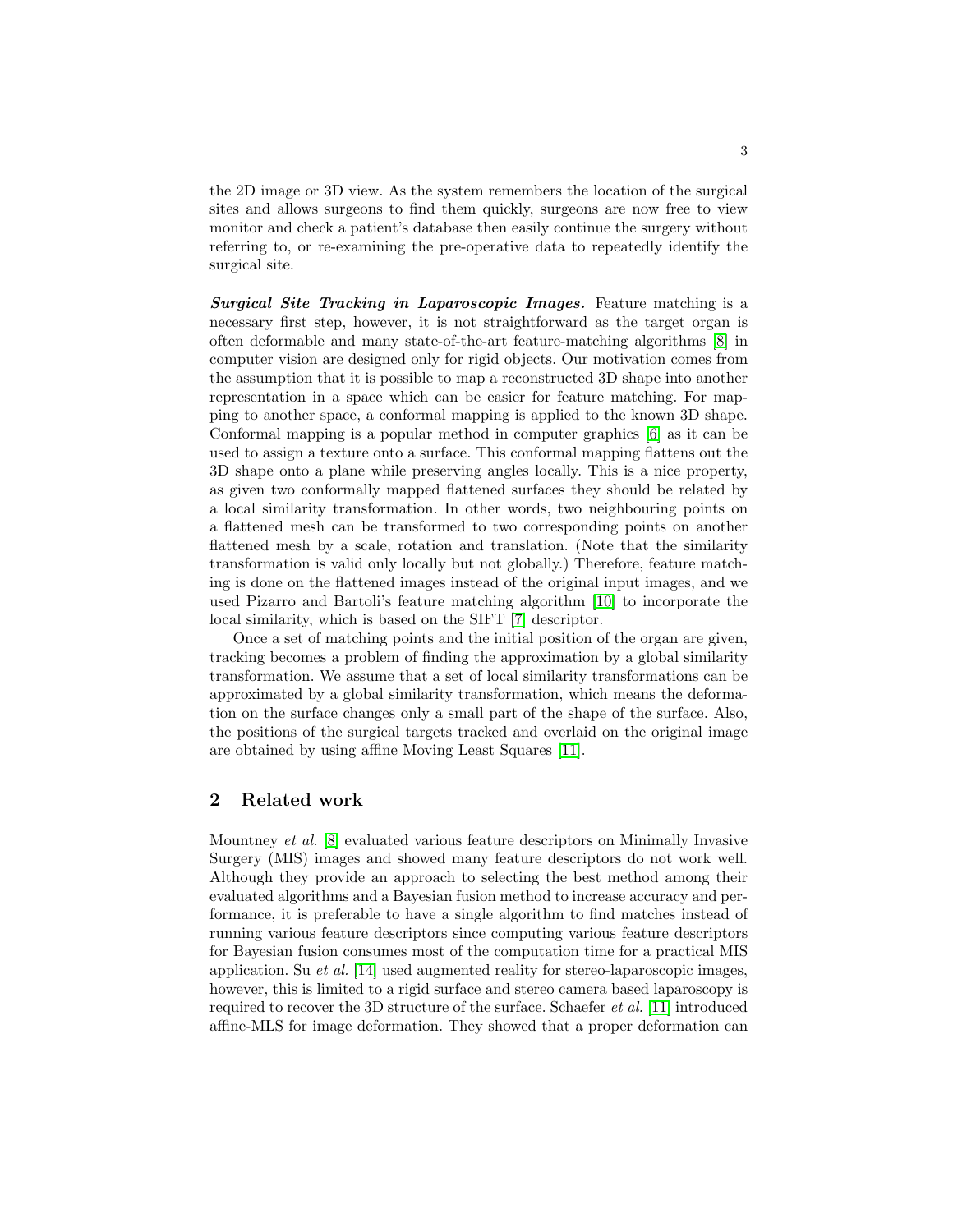be estimated from given key points on the surface mesh by a similarity transformation. Augmented Reality (AR) has been used in neurosurgery, otolaryngology and maxillofacial surgery [\[13\]](#page-9-7). Nicolau et al. claim that AR systems applied to MIS can increase the surgeon's intra-operative vision by providing virtual transparency of the patient, but they also emphasized that AR systems are not robust enough since deformation of organs and human movement make registration difficult [\[9\]](#page-9-8).

## 3 Proposed Method



<span id="page-3-0"></span>Fig. 1. System Overview. Three columns showing (a) Pre-operative Data, (b) The Reference Frame and (c) The Current Frame. In a manual-preprocessing phase, registration is achieved interactively between (a) and (b). Then any surgical target planned from (a), for instance regions of interest or planned incision paths to be visualised in the laparoscopic images, can be transformed onto (b) via the interactive registration. The second phase involves tracking the surgical target, transferring the target location and augmenting visual information in subsequent laparoscopic images. The correspondence between (b) and (c) is achieved automatically using our robust matching method. This results in a set of robust feature matches. Determining the positions of the targets in  $(c)$  can then be achieved by mapping their locations in  $(b)$  to  $(c)$  via feature-based warping. Points  $\mathbf{p}_0$  and  $\mathbf{p}_1$  in two laparoscopic images  $\mathcal{I}_0$  and  $\mathcal{I}_1$  are back-projected by  $\Phi$  to the surfaces  $S_0$  and  $S_1$  as 3D points  $\mathbf{q}_0$  and  $\mathbf{q}_1$ , respectively. These 3D points are mapped to points  $\mathbf{r}_0$  and  $\mathbf{r}_1$  on planar surfaces  $\mathcal{F}_0$  and  $\mathcal{F}_1$  by a conformal mapping  $\Omega$ . Blue dotted lines indicate the boundary of the uterus, which is determined by surgeons and radiologists from pre-operative data such as MRI, CT or US in the reference image  $I_0$ . The boundary and marked point in the reference frame  $I_0$  are tracked to the next frame  $\mathcal{I}_1$  automatically. Our goal for augmentation is thus to determine and visualise the bounding region in  $\mathcal{I}_1$ , by performing image matching between  $\mathcal{F}_0$  and  $\mathcal{F}_1$ .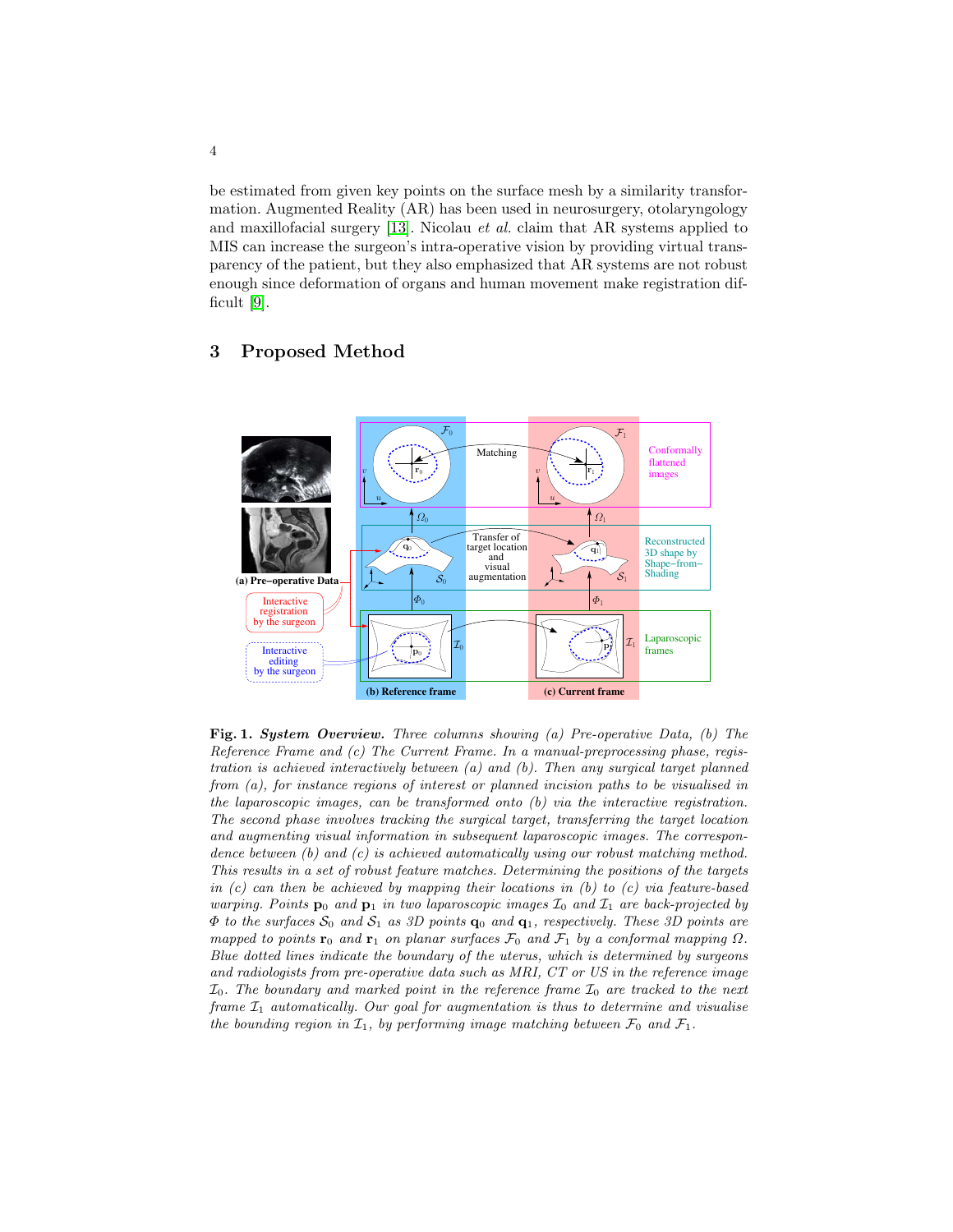The general framework of our system is shown in Fig [1.](#page-3-0) Given a laparoscopic image  $\mathcal{I}_0$  as a reference frame, an image point  $\mathbf{p}_0$  is a projection of a 3D point  $\mathbf{q}_0$  on the surface  $\mathcal{S}_0$ . This projection can be represented by  $\Phi^{-1}$ . Therefore, the 3D point  $\mathbf{q}_0$  is  $\mathbf{q}_0 = \Phi_0(\mathbf{p}_0)$ . It can be mapped to a point  $\mathbf{r}_0$  on a flat surface  $\mathcal{F}_0$  by a conformal mapping  $\Omega_0$ . As a result,  $\mathbf{r}_0 = \Omega_0(\mathbf{q}_0) = \Omega_0(\Phi_0(\mathbf{p}_0))$ . Given another frame image  $\mathcal{I}_1$  and a point  $\mathbf{p}_1$ , in a similar way we may obtain the point  $\mathbf{r}_1$  on a planar surface  $\mathcal{F}_1$  as  $\mathbf{r}_1 = \Omega_1(\mathbf{q}_1) = \Omega_1(\Phi_1(\mathbf{p}_1))$ . Assuming that image pixel points  $\mathbf{p}_0$  and  $\mathbf{p}_1$  are a corresponding match, then the points  $\mathbf{r}_0$  and  $\mathbf{r}_1$  on the flat surfaces should be a pair of matching points in local isotropy. In other words,  $\mathbf{r}_0$  and  $\mathbf{r}_1$  are related by a similarity transformation locally. This is a key motivation that constructs our system for tracking by detection in laparoscopic images. Surgeons and radiologists use pre-operative data such as MRI, CT or US to locate the uterus and surgical site. Then the position of the surgical site is marked on the reference image  $\mathcal{I}_0$  and 3D mesh surface  $\mathcal{S}_0$ . Afterwards our system will detect and track the marked position of the uterus and surgical site in every laparoscopic image frame.

Shape Reconstruction and Conformal Mapping. Given an image, the 3D shape of the surface can be obtained from a monocular camera by the Shapefrom-Shading (SfS) technique as summarized in [\[15\]](#page-9-9). In this paper, we use a real-time perspective SfS algorithm with a known light source calibration, described in [\[1\]](#page-9-10). In the computer graphics community, there have been many studies on surface manipulation and parametrization based on conformal mapping for texture mapping [\[6](#page-9-2)[,4\]](#page-9-11). It is also used for 3D surface classification in computer vision [\[3\]](#page-9-12). With the assumption that SfS gives a correct shape reconstruction for the surface, a conformal mapping of the 3D reconstructed surface preserves angles on the flattened surface. Therefore, given two laparoscopic images and an surface shape estimated by SfS, two flattened surfaces are obtained by conformal mapping. They are related by local similarity transformations.

Feature Matching and Outlier Removal. For every incoming video frame, we estimate the 3D surface  $S_1$  using the same SfS method as for  $S_0$ , and flatten it to give us image  $\mathcal{F}_1$ . We then detect features in  $\mathcal{F}_1$  using SIFT, to give a query feature set  $\mathcal{G}_1$ . We then perform robust, nonrigid matching between  $\mathcal{G}_0$ and  $G_1$  using Pizarro and Bartoli's feature matching algorithm [\[10\]](#page-9-3). It works by matching features using descriptor similarity, and determines a high-probability inlier set based on spatial agreement with respect to local warp models. However, it is not completely outlier-free. We suppose that the boundary warp of the organ between  $\mathcal{F}_0$  and  $\mathcal{F}_1$  can be coarsely approximated by a similarity transform. This contrasts with the transformation of the boundary from image  $\mathcal{I}_0$  and  $\mathcal{I}_1$ , which, since these images comprise viewpoint changes, are likely to be more complex than a similarity transform. We have tested two robust similarity transformation estimation methods based on Horn's absolute orientation [\[5\]](#page-9-13). The first is to use matched features with RANSAC (Random Sample Consensus) [\[2\]](#page-9-14) and the second is to optimise a robust pseudo-huber norm cost function. Both methods allow us to detect outliers (based on their matches conflicting with the similarity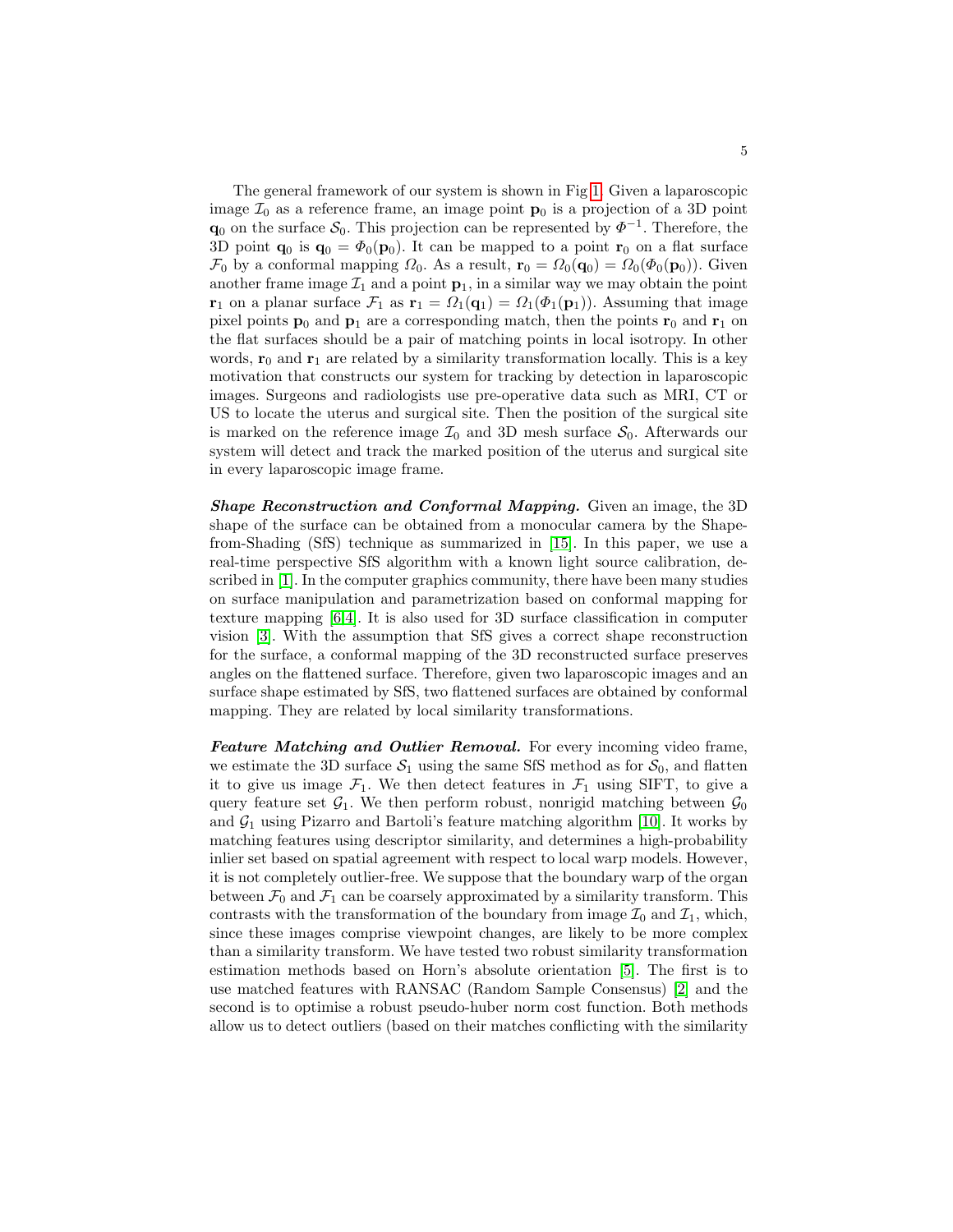transform) which are then removed (we use a prediction error threshold). Once the boundary of the organ is estimated in  $\mathcal{F}_1$  its shape in  $\mathcal{I}_1$  is estimated as follows: first the vertices of the boundary in  $\mathcal{F}_1$  are mapped into 3D space on  $\mathcal{S}_1$ by barycentric interpolation. Then, they are projected onto  $\mathcal{I}_1$  using the camera's projection function  $\Phi$  to give the boundary of the organ in  $\mathcal{I}_1$ .

**Surgical Target Mapping.** Finally, we determine the positions of the surgical targets in  $\mathcal{I}_1$  as follows. First, we transform the inlier matches from  $\mathcal{F}_1$  to  $\mathcal{I}_1$ . We then use affine-MLS [\[11\]](#page-9-5) to smoothly warp the target positions located on  $\mathcal{I}_0$  to  $\mathcal{I}_1$ , driven by the feature correspondences. This involves a single free parameter, the affine-MLS bandwidth, which we have set to  $\sigma = 150$  pixels in all of our tests. Once in position, the locations of the surgical targets are marked and presented to the surgeon, overlaid on top of the original input frame.

#### 4 Experiments

We have carried out experiments on an image sequence in which a uterus is to be cut by a surgeon in order to remove a myoma (uterine fibroid) inside the uterus. As the myoma is not visible, surgeons and radiologists examine preoperative data such as MRI and CT to determine the location of the surgical site, which will be the point of first-cut. An image sequence is captured by a Karl Storz laparoscopy system and the size of image is  $1048 \times 576$  pixels at 25 FPS. The number of captured frames is 2661 (1 min and 46 seconds). Samples of the image sequence are shown in Fig [2-](#page-6-0)(Top Row). From the input images, our SfS algorithm estimates the shape of the uterus as shown in Fig [2-](#page-6-0)(Middle Row). Then, conformal mapping is applied to the shape to obtain a flattened image at each frame as shown in Fig [2-](#page-6-0)(Bottom Row). These flattened images are used for finding feature matches. These matches are used to estimate a global similarity transformation for mapping the polygon boundary of the uterus at the reference frame to the following image frames as shown in Fig [3.](#page-7-0) Assuming that the surgeon selects frame 489 as a reference image, a polygon is drawn by the surgeon around the boundary of the uterus. The polygon is then transfered to other images when the video is resumed by the surgeon. Several frames of this result are shown in Fig [4](#page-7-1) and Fig [5.](#page-8-0)

In Fig [6,](#page-8-1) the incision path and surgical site are shown as 3D arrows and a green curve, which are aligned on the surface of the uterus and augmented over all frames. The 3D arrows are orthogonal to the surface of the uterus recovered from SfS. Therefore, they provide useful information for surgeons to decide the orientation of the blade to enter the uterus. In this experiment, we used an open arc in Fig [6-](#page-8-1)(Bottom-right) as our planned incision path This was manually marked by burning on the surface of the uterus, then overlaid in each subsequent view in the sequence by mapping using the correspondence via affine-MLS [\[11\]](#page-9-5). A selection of augmented frames from the sequence is shown in Fig [6.](#page-8-1) A video result is available at [http://youtu.be/LiZKmcV\\_fRg](http://youtu.be/LiZKmcV_fRg). With our system, this redundant burn mark is no longer necessary.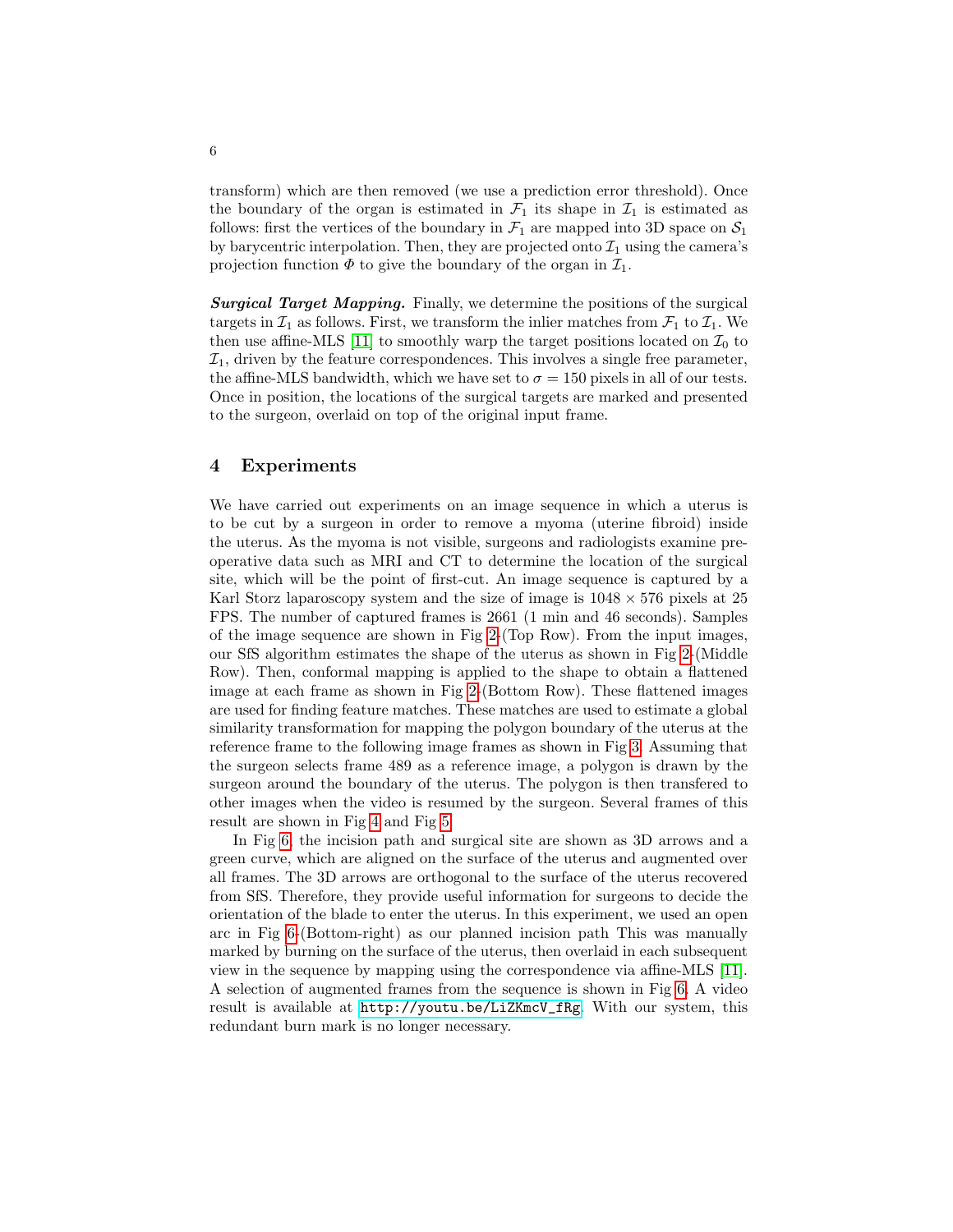

Fig. 2. Samples of input images, 3D surface reconstruction and conformal mapping. (Top Row) Frames number 489, 630, 733 and 790 (Left to Right). At frame 489, the uterus (an ellipsoid-like shape) is completely visible and it is a best candidate as a reference frame. At frame 630, the uterus is occluded by a surgical tool and it is deformed when pressed. At frame 733, only a half of the uterus is visible. At frame 790, the image is blurred by fast motion of the camera. (Middle Row) 3D surface shape from SfS at frame 480, 630, 730 and 790. (Bottom Row) Flattened image by conformal mapping of the 3D shape at frame 480, 630, 730 and 790.

### <span id="page-6-0"></span>5 Conclusion

In this paper, we presented a new method for tracking and augmenting surgical targets in laparoscopic images. The system allows surgeons to mark the surgical site using pre-operative data in laparoscopic images. Our method utilizes Shape-from-Shading to recover the 3D shape of the surface, and the 3D shape is flattened by a conformal mapping which preserves angles on the surface. Feature matching is carried out on the flattened images and a global similarity transformation is applied to obtain a mapped boundary of the surgical target and outliers are removed. The surgical target registration by an affine Moving Least Squares warp made the surgical target can be localized in a laparoscopic image. Real experiments conducted on a uterus in laparoscopic images show robust tracking of the uterus and consistent surgical target augmentation. The method obviates the necessity to mark the surgical site physically on the organ surface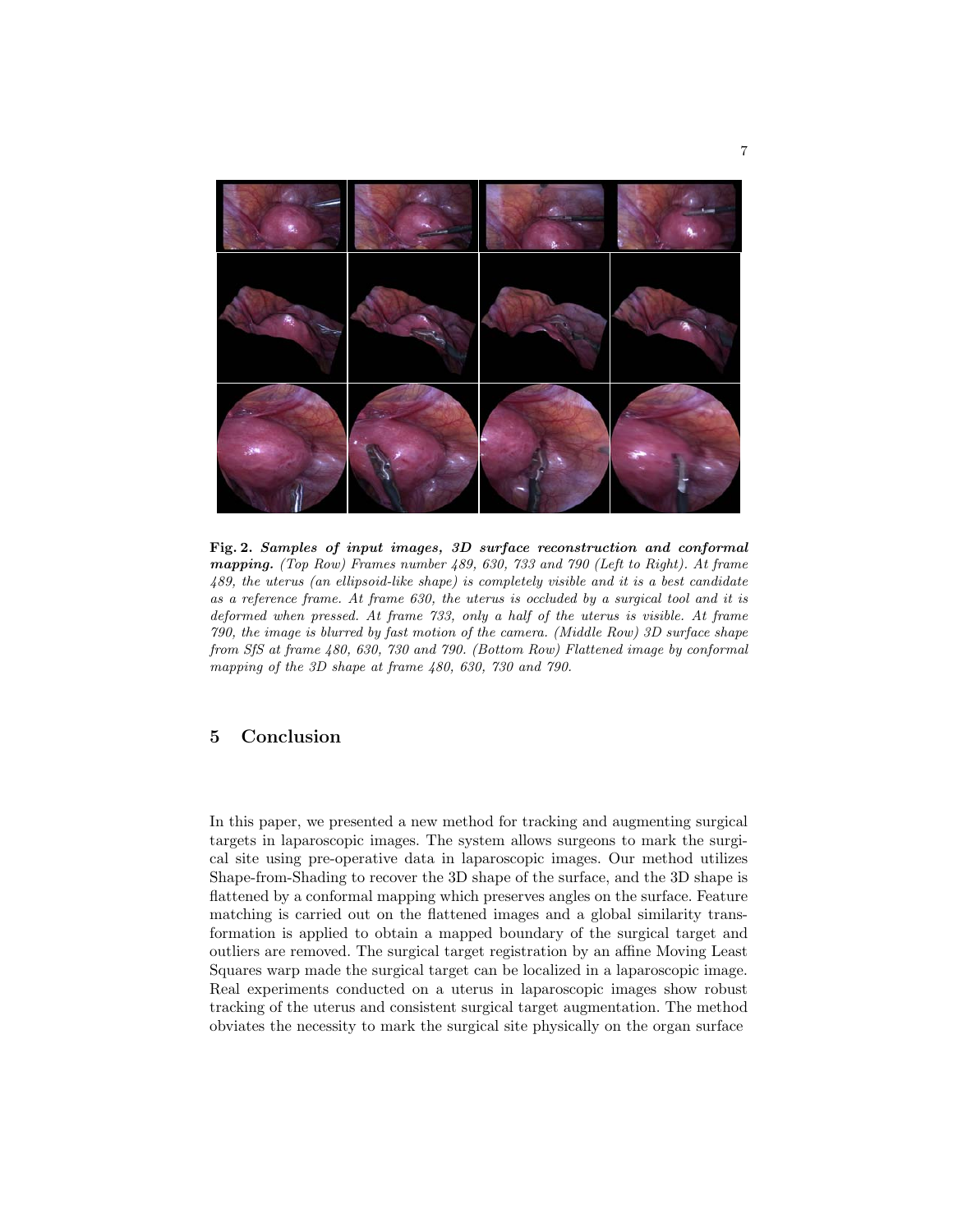

Fig. 3. Feature matching and tracking between flattened images. (Top-left) In frames 489 and 490, a total of 179 matches are found and the cyan polygon in reference frame 489 is mapped to a yellow polygon in the next frame 490. (Top-right) Matches and tracking between frame 489 and 630. In total 22 matches are found. (Bottom-left) 11 matches are found between frame 489 and 733. (Bottom-right) Tracking failed as no matches are found between frame 489 and 790.

<span id="page-7-0"></span>

<span id="page-7-1"></span>Fig. 4. Frames with uterus tracking. (Top-Left) Reference frame 489 with a green polygon drawn on the boundary of the uterus. (Top-Right) At frame 630, tracking of the uterus is shown as a green polygon. (Bottom-Left) At frame 730, tracking is still successful for the half visible uterus. (Bottom-Right) At frame 799, tracking fails because of blurring in the image.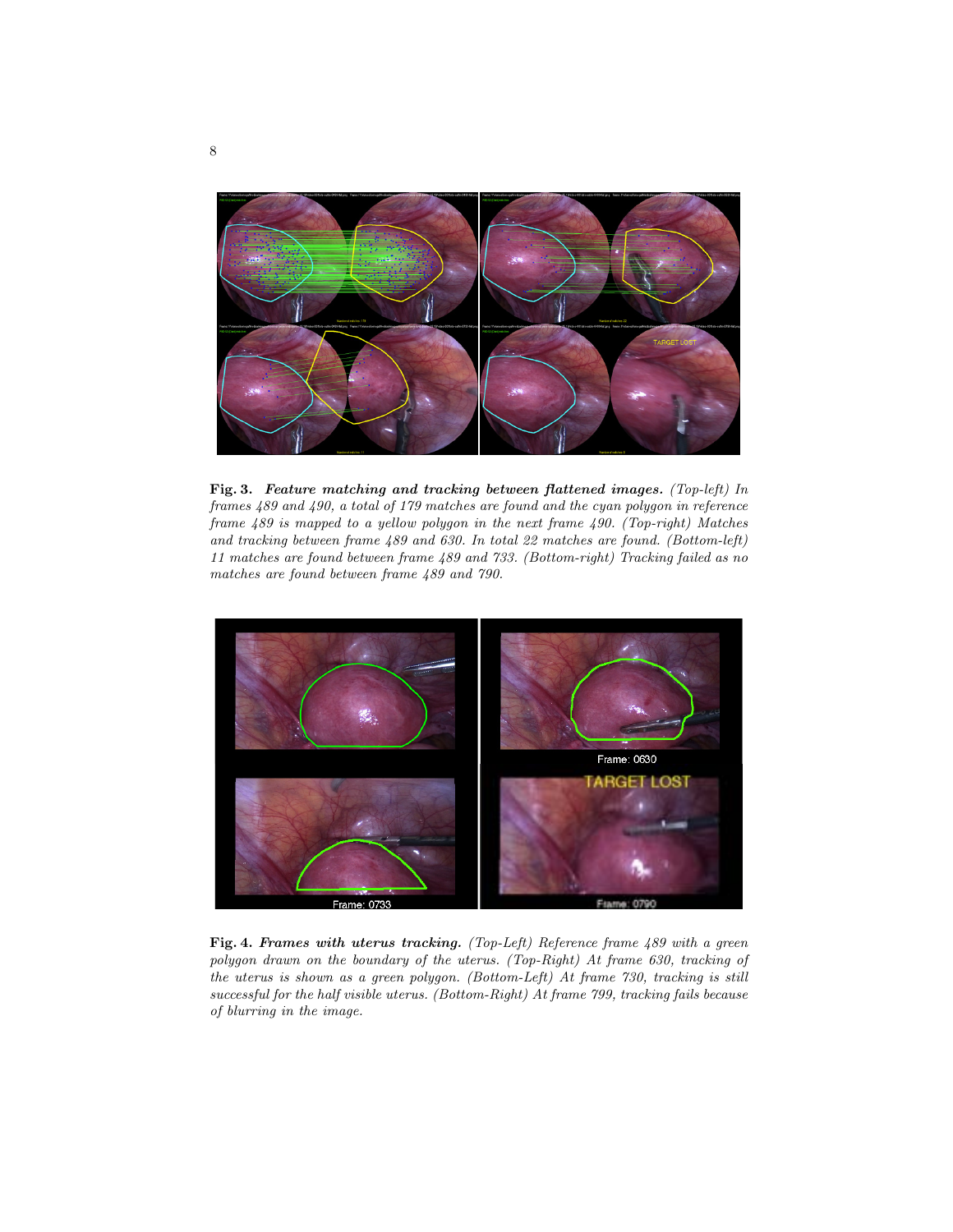

Fig. 5. Tracking the uterus. Results of tracking a uterus from laparoscopic images are shown. The boundary of the tracked uterus is indicated as a green polygon and a message (target lost) is given when the system is searching for the uterus at the current frame. Note that our system fails to track the uterus at frame 740, however tracking resumes and finds the uterus successfully at frames 890 and 1,040.

<span id="page-8-0"></span>

<span id="page-8-1"></span>Fig. 6. 3D augmentation in laparoscopy. (Top row and bottom first two columns) These are sample images of 3D augmentation in laparoscopic images. A red (left) 3D arrow indicates the incision point, A yellow (right) 3D arrow shows the ending point, and a green curve shows the surgical site for the surgeon's first-cut. Our system augments this 3D visual information by tracking the uterus over all frames. (Bottom-right) At frame 2173, a surgeon made a burn mark on the surface of the uterus. This is not necessary in our system. The video is available at the link: <http://youtu.be/hvzE9VIAjPI>.